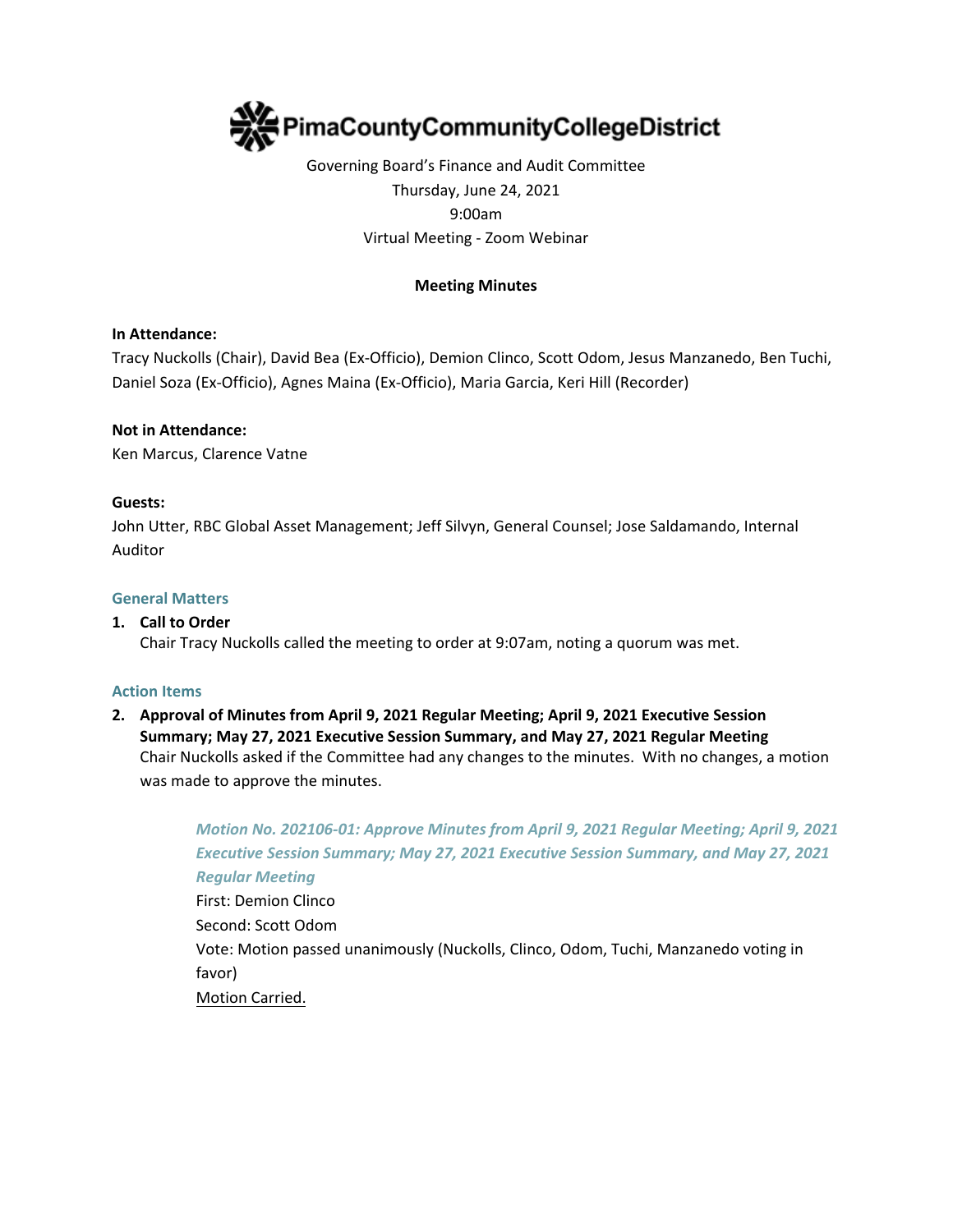#### **Reports and Feedback**

# **3. Investment Update (John Utter)**

Mr. Utter began with the portfolio performance, moving into a discussion of the short-term and ultra-short portfolios. Chair Nuckolls inquired as to the portfolio allocations versus those in the investment guidelines, and Mr. Utter provided an overview of the allocations.

The conversation moved to the Federal Reserve ("the Fed") and the actions to maintain an accommodative stance to support recovery. Although the goal of the Fed is to keep interest rates low, it is not a sustainable practice. Mr. Utter provided an example of previous market behavior and discussed whether this may predict future rate hikes.

Economic activity is expected to rebound strongly in 2021. Related to inflation, the Consumer Price Index is running high; the Fed seeks long-term inflation at two percent, but in the last few months it has been five to six percent. Of the recent inflation, 60% is attributed to five areas: used cars, rental cars, lodging, airfare, and food away from home (non-grocery store food). Inflation is not seen as a long-term threat. For example, lumber was steadily increasing until a peak five weeks ago, and the price has since decreased by 40 percent. The yield curve is steep, and long-term technology and demographics will reign in inflation.

Dr. David Bea stated that supply chain issues, especially related to technology with the pressure to increase digitization and building and construction materials, as well as labor issues with the return to work, make the inflation issue a concern for the College. Mr. Utter clarified that inflation is a concern, and stabilization may take a couple of years.

Mr. Scott Odom inquired about allocations in the short- and long-term portfolios. Mr. Utter discussed the balance between short- and long-term needs and the impact on the allocations.

# **4. Internal Audit Update (Jeff Silvyn, Jose Saldamando)**

Mr. Jose Saldamando began with a general overview of activities in the Office of the Internal Auditor. The office has developed a newsletter, expanded its professional network, and is working with Strategy, Analytics and Research to develop tools.

Ms. Maria Garcia joined the meeting in progress.

Related to the recent Clery Act Compliance Report, Mr. Saldamando answered a question raised by Ms. Garcia about the age of the data utilized. Mr. Saldamando explained that this was related to the extended date for the reporting of the data as a result of the pandemic, and as a result, the data tested was from 2018. He continued with the findings and the remediation plan that is in place. Chair Nuckolls inquired about the collaboration between the College and law enforcement related to reporting, and Mr. Jeff Silvyn provided additional information about that relationship.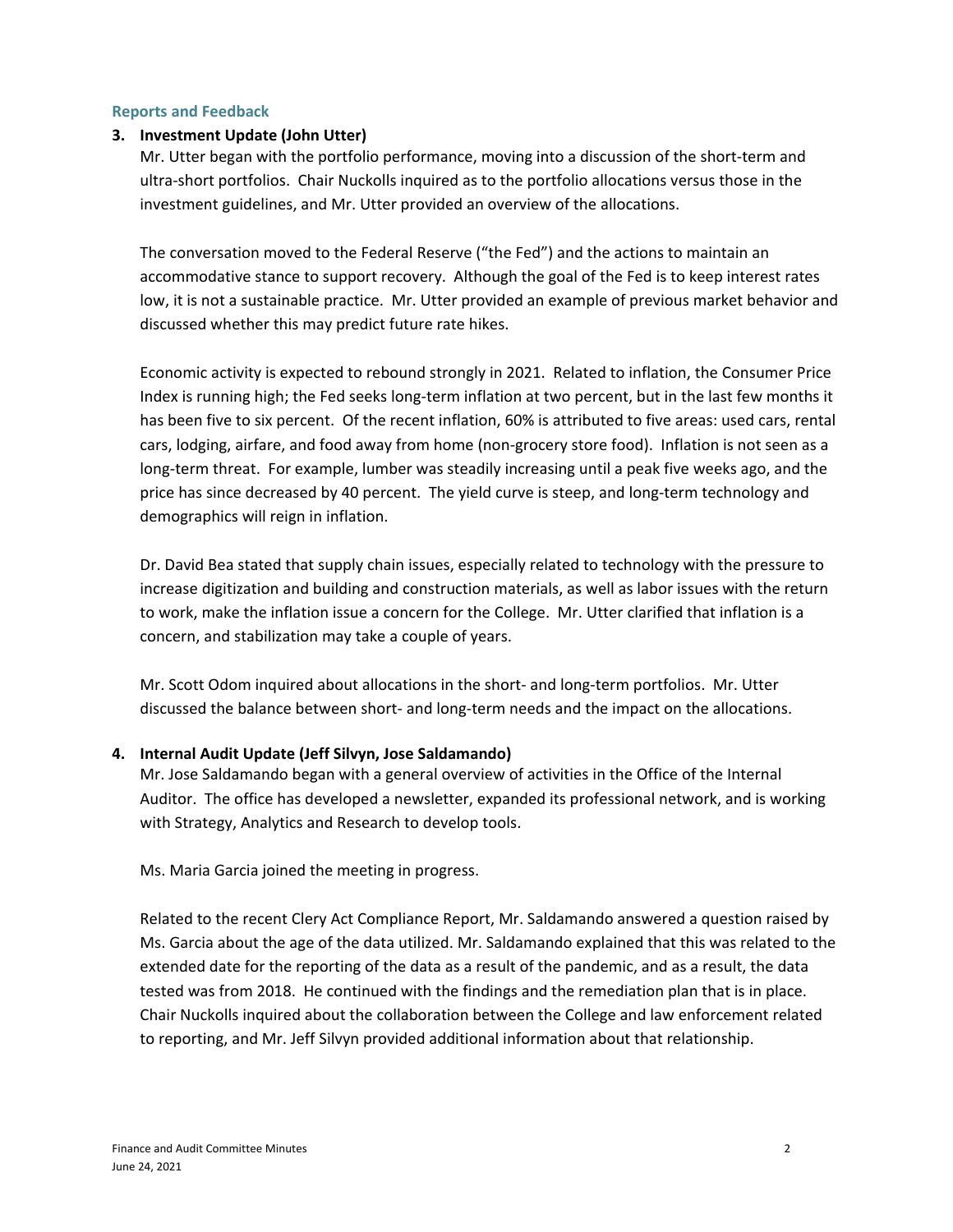Mr. Saldamando continued with an overview of current audits. The College is co-sourcing the Purchasing Audit with CliftonLarsonAllen (CLA), and the report should be completed within the next few months.

There are seven internal audit items currently open. The Information Technology (IT) change management issue with the Arizona Auditor General has officially been closed. Chair Nuckolls commended Mr. Saldamando on his work to close out so many long-standing issues, and Mr. Saldamando attributed the success to communication with the various departments.

Mr. Saldamando provided an introduction to the PCC Risk Assessment and the Audit Plan Report. The areas identified for significant risk include Human Resources, IT, Enrollment Management, Governance, and Facilities Management. He noted that these categories are influenced by the perceptions of those surveyed and interviewed, and additional work will be required to identify the scope and the methodology to provide meaningful audit reports.

Mr. Saldamando described the stakeholders engaged in developing this report, as well as the common areas of concern across the other community colleges. He also shared the time management plan for his role, which was developed with input from Mr. Jesus Manzanedo, as well as the draft audit plan for 2021-2022.

Chair Nuckolls stated that the nuance required to interpret perception is important when developing the risk management plan, and he asked if there was a motion to approve the 2021 PCC Risk Assessment and Audit Plan Report:

# *Motion No. 202106-02: Approve the 2021 PCC Risk Assessment and Audit Plan Report*

First: Demion Clinco Second: Scott Odom Vote: Motion passed unanimously (Nuckolls, Clinco, Odom, Tuchi, Manzanedo, Garcia voting in favor) Motion Carried.

# **5. CFO Update (David Bea)**

Dr. Bea began with a report on the revenue bond expenditures and the status of construction projects.

Ms. Agnes Maina stated that the College recently met with its financial advisor, Stifel, to discuss compliance. A consultant is being engaged to review the CUSIPs and compliance related to arbitrage; an initial discussion indicated the College is likely in compliance, and the first report will be prepared in the Fall. Related to the requirement for an 85% commitment of revenue bonds proceeds within the first three years after issuance, the College is within compliance.